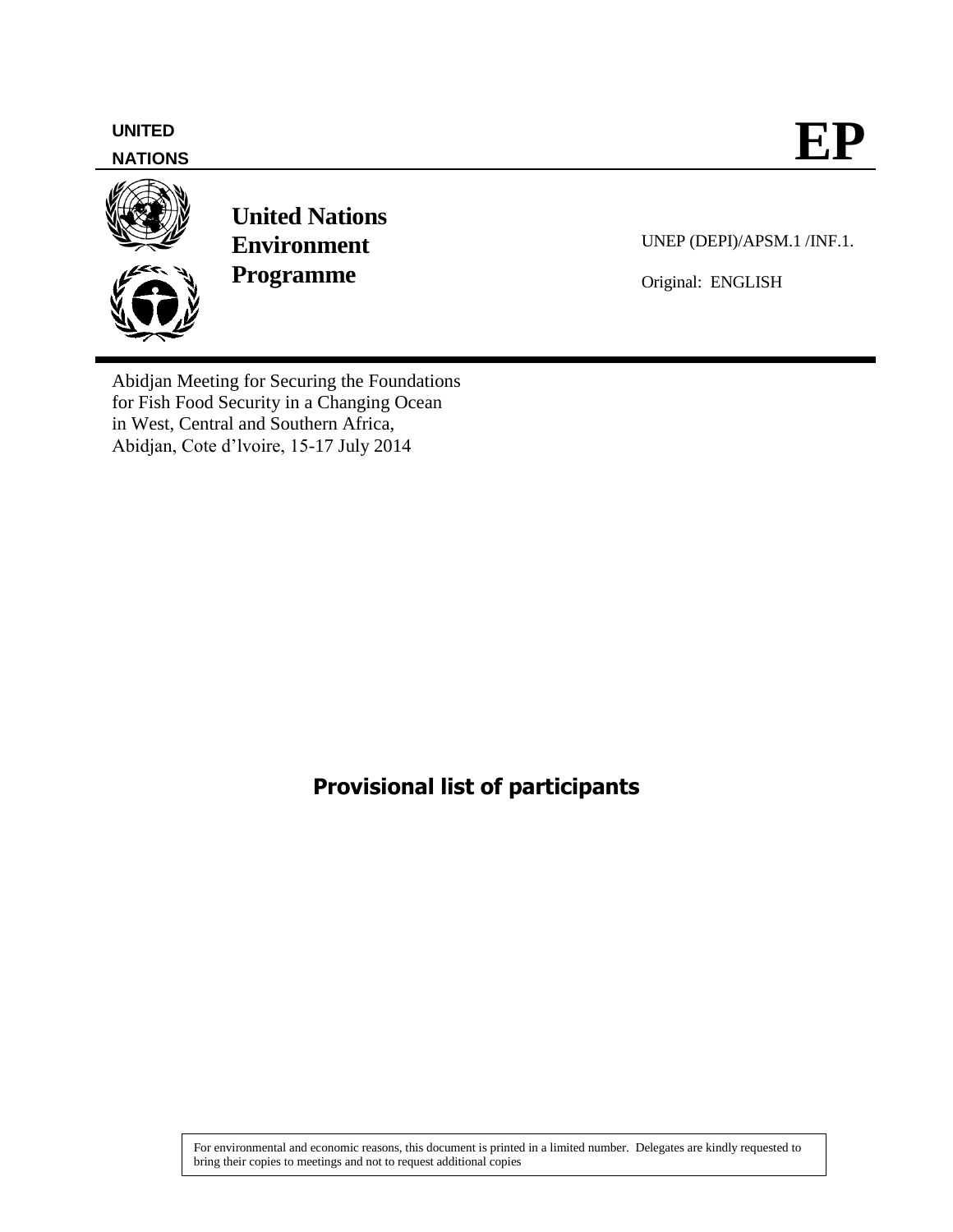# **LIST OF PARTICIPANTS**

# **Joint Norway-UNEP-FAO meeting "Securing the Foundations for Fish Food Security in a Changing Ocean in West, Central and Southern Africa" in Abidjan, Cote d'Ivoire, 15 – 17 July 2014**

### **Regional Fisheries Committee for the Gulf of Guinea (COREP)**

- 1. Mr. Emile ESSEMA Executive Secretary Regional Fisheries Committee for the Gulf of Guinea (COREP), Libreville, Gabon Tel: +24107062364 Email: [essemile@yahoo.fr](mailto:essemile@yahoo.fr)
- 2. Mr. Casimir Koffi Mulumba Chairman, Technical Committee of the Regional Committee on Fisheries of the Gulf of Guinea Président du Comité Techniqu, Commission Régionale des Pêches du Golfe de Guinée, Ministère de l'Agriculture et du Développement Rural République Démocratique du Congo Email : [casykoffi@yahoo.fr](mailto:casykoffi@yahoo.fr)

## **Fishery Committee for the West Central Gulf of Guinea (FCWC)**

- 3. Mr. Seraphin Dedi NADJE Secretary General Fishery Committee for the West Central Gulf of Guinea (FCWC), Fishery Research Insitute, 4th floor Community II Area P.O. Box BT 62, Tema, Ghana Tel: +233 (0) 303 20 53 23 Email: [sdedi.nadje@yahoo.fr](mailto:sdedi.nadje@yahoo.fr)
- 4. Mr. Gnitassoun Denagnon Directeur Adjoint des Pêches Email: [denagnonlg@yahoo.fr](mailto:denagnonlg@yahoo.fr)

### **Commission Sous Régionale des Pêches (SRFC)**

- 5. Mrs. Marième Diagne TALLA Acting Permanent Secretary Commission Sous Régionale des Pêches, Sicap Amitié 3 N° 4430, B.P. : 25485 Dakar – Sénégal Tel : +(221) 338640475 Email : [masodiagne@yahoo.fr](mailto:masodiagne@yahoo.fr) [spcsrp@spcsrp.org](mailto:spcsrp@spcsrp.org)
- 6. Mr. Hamady Diop Head of Department of Research and Information Systems of the SRFC Tel: +(221) 338640475 Email: [hamady.diop@spcsrp.org](mailto:hamady.diop@spcsrp.org)

#### **Fishery Committee for the Eastern Central Atlantic (CECAF)**

7. Mr. Kossi Sedzro Scientific Committee Chair CECAF Email: [ksedzro69@hotmail.com](mailto:ksedzro69@hotmail.com)

#### **The North East Atlantic Fisheries Commission (NEAFC)**

8. Mr. Stefán Ásmundsson **Secretary** The North East Atlantic Fisheries Commission (NEAFC) 22 Bernes Street London W1T 3DY, United Kingdom Email: [stefan@neafc.org](mailto:stefan@neafc.org)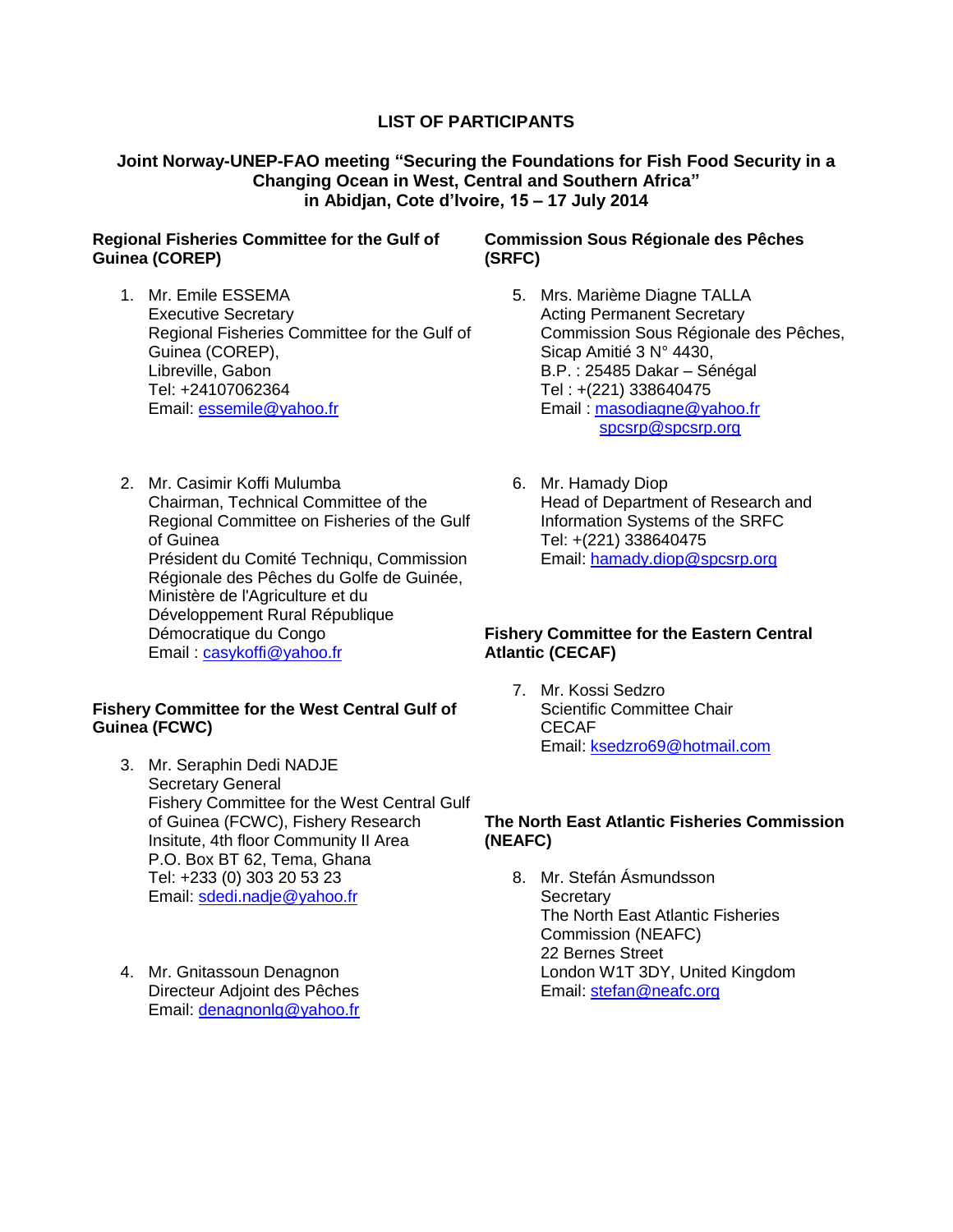#### **OSPAR Commission**

9. Ms. Emily Corcoran Deputy Secretary OSPAR Commission / Bonn Agreement Victoria House, 37-63 Southampton Row London, United Kingdom Tel: +44 (0) 20 7430 5200 Email: [Emily.Corcoran@ospar.org](mailto:Emily.Corcoran@ospar.org)

#### **CAMEROON**

10. Mr. WASSOUNI Amadou Point Focal National de la Convention d'Abidjan London WC1B 4DA, United Kingdom Tel: +237 975 1484 Email: [wassouniamadou@yahoo.fr](mailto:wassouniamadou@yahoo.fr)

# **COTE D'IVOIRE**

11. Mr. Jacques Abe Responsable du Laboratoire de physique et de géologie marines, Centre de Recherches Océanologiques (CRO) Responsable du Laboratoire de physique et de géologie marines, Centre de Recherches Océanologiques (CRO) Tel : +225 07 08 58 00 Email: [jacques.abe@yahoo.com,](mailto:jacques.abe@yahoo.com) [abe.jacques@gmail.com](mailto:abe.jacques@gmail.com)

#### **GAMBIA**

12. Mr. Malick Bah Head of the Environmental Impact Assessment (EIA) program of the Agency Head of the Environmental Impact Assessment (EIA) program of the Agency Email: [malbah11@gmail.com](mailto:malbah11@gmail.com) [malbah11@gmail.com](mailto:malbah11@gmail.com)

## **SIERRA LEONE**

13. Mr. Paul Lamin Senior Envirionmental Officer Environment Protection Agency Tel: +232 78 699316 Email: [plamin2007@gmail.com](mailto:plamin2007@gmail.com) [pall7903@hotmail.com](mailto:pall7903@hotmail.com)

### **FOOD AND AGRICULTURE ORGANIZATION (FAO)**

- 14. Ms. Merete Tandstad Food and Agriculture Organization (FAO) Viale delle Terme di Caracalla 00153 Rome, Italy Email: [merete.tandstad@fao.org](mailto:merete.tandstad@fao.org)
- 15. Mr. Peter Tandstad Food and Agriculture Organization (FAO) Viale delle Terme di Caracalla 00153 Rome, Italy Email: [peter.deupmann@fao.org](mailto:peter.deupmann@fao.org)

#### **NORWAY GOVERNMENT**

16. Mr. Johán H. Williams Specialist Director Ministry of Fisheries and Coastal Affairs (Norway) Email: [Johan-H.Williams@nfd.dep.no](mailto:Johan-H.Williams@nfd.dep.no)

# **UNEP GRID-ARENDAL**

17. Mr. Christian Neumann Project Manager Marine Ecology GRID-Arendal A Center Collaborating with UNEP Tel: +47 9482 3838 Email: [christian.neumann@grida.no](mailto:christian.neumann@grida.no) web: www.grida.no

### **UNITED NATIONS ENVIRONMENT PROGRAMME (UNEP)**

- 18. Ms. Jacqueline Alder Head Freshwater and Marine Ecosystems Branch (FMEB) Division of Environmental Policy Implementation United Nations Environment Programme NOF Block 2, Level 2, South Wing P. O. Box 30552 - 00100 NAIROBI Tel: +(254 20) 7624662 Email: [jacqueline.alder@unep.org](mailto:jacqueline.alder@unep.org)
- 19. Mr. Takehiro Nakamura **Coordinator** Marine and Coastal Ecosystems Unit (MCEU)